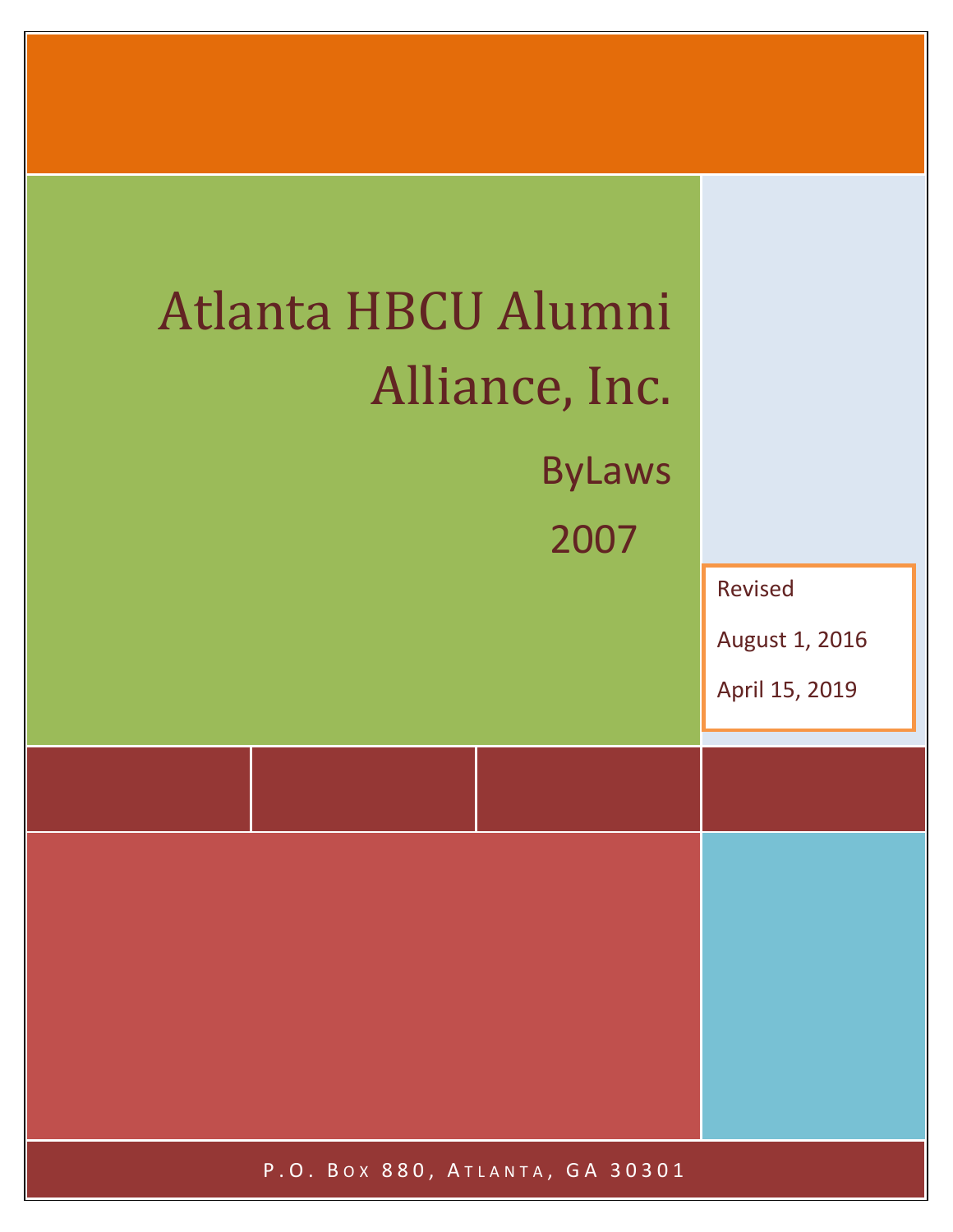## **Table of Content**

### **I. Preamble**

**II. Article I – Organization**

### **III. Article II – Purpose and General Policy**

- A. Section 2.1 Purpose
- B. Section 2.2 Parliamentary Authority
- C. Section 2.3 Non-Discrimination

## **IV. Article III – Membership and Dues**

- A. Section 3.1 Qualification for Membership
- B. Section 3.2 Definition of an Inactive Chapter
- C. Section 3.3 Reinstatement of chapters
- D. Section 3.4 Forfeiture of funds
- E. Section 3.5 Membership Fees/Dues

## **V. Article IV – Quorum and Voting**

- A. Section 4.1 Quorum
- B. Section 4.2 Voting

## **VI. Article V – Management of the Corporation**

- A. Selection and Removal of Officers
- B. Adoption and use of Logo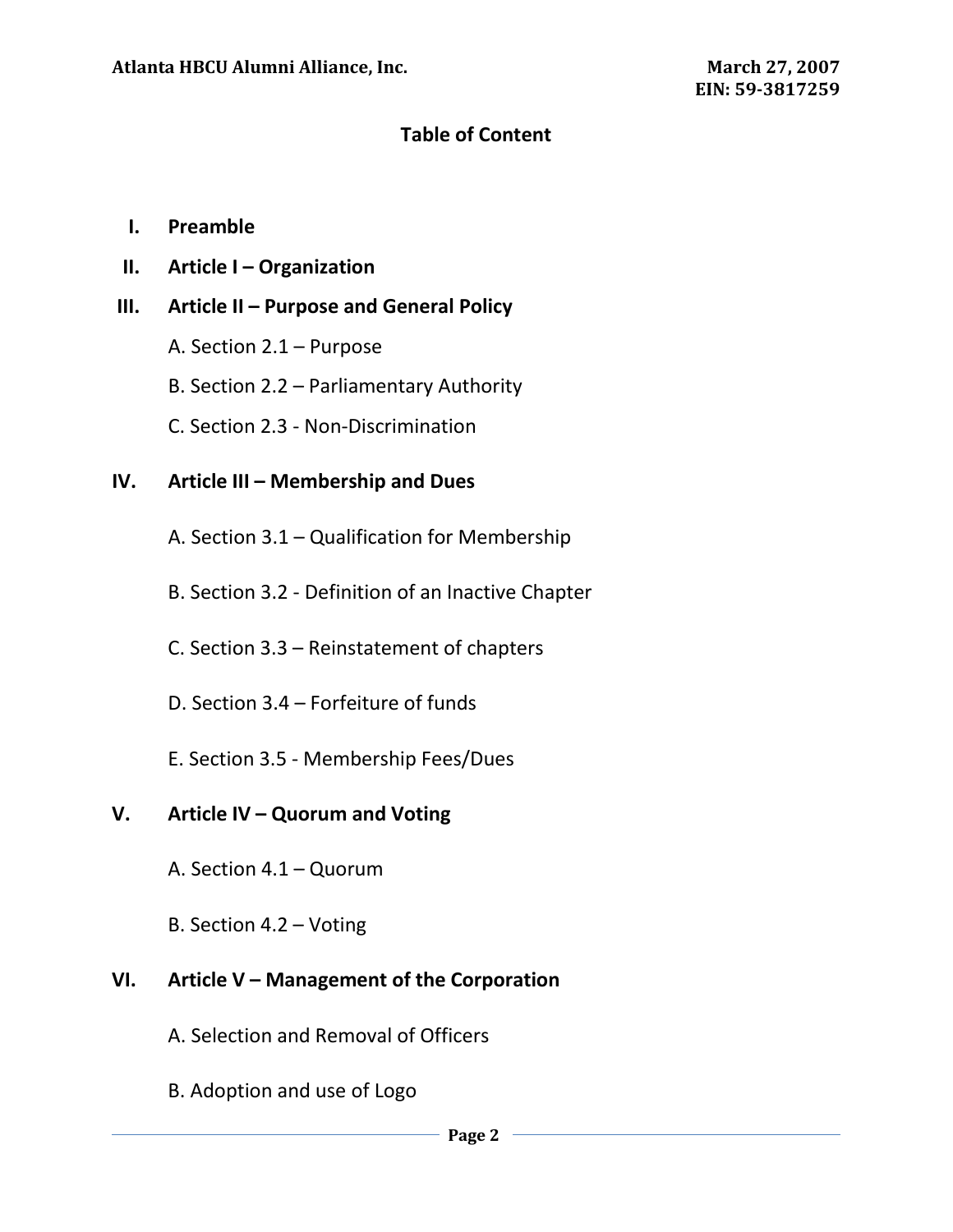C. Exercise of Power

## **VII. Article VI – Meetings**

- A. Section 6.1 Regular Meeting
- B. Section 6.2 Special Meeting
- C. Section 6.3 Meeting Notice
- D. Section 6.4 Participation in Meetings
- E. Section 6.5 Minutes

## **VIII. Article VII – Officers**

- A. Section 7.1 Number of Offices
- B. Section 7.2 Eligibility Team
- C. Section 7.3 Elections
- D. Section 7.4 Appointment of Nominating Committee and Process
- E. Section 7.5 Nomination of Election Committees
- F. Section 7.6 Unexpired Term
- G Section 7.7 Attendance
- H. Section 7.8 Removal
- I. Section 7.9 Compensation

## **IX. Article VIII – Duties of Officers**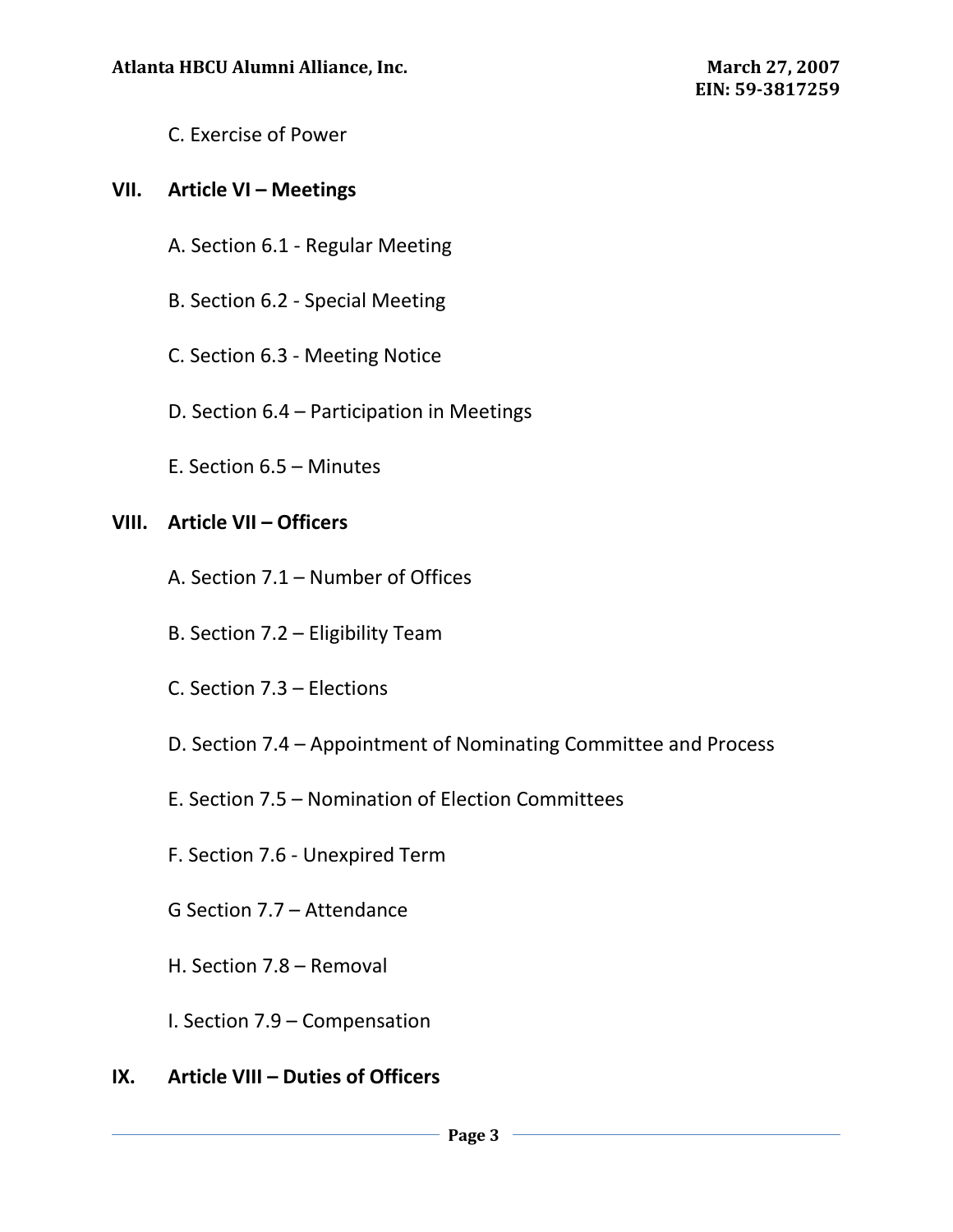- A. Section 8.1 President
- B. Section 8.2 Vice President
- C. Section 8.3 Recording Secretary
- D. Section 8.4 Corresponding Secretary
- E. Section 8.5 Chief Financial Officer
- F. Section 8.6 Financial Secretary
- G. Section 8.7 Parliamentarian

# **X. Article IX – Executive Board**

- A. Section 9.1 Executive Board
- B. Section 9.2 Authority

# **XI. Article X – Standing Committees**

- A. Section 10.1 Authorized Standing Committees
- B. Section 10.2 Sponsorship

# **XII. Article XI – Financial Accounts, Checks, Budget**

- A. Section 11.1 Financial Account
- B. Section 11.2 Checks
- C. Section 11.3 Budget
- D. Section 11.4 Profit Calculation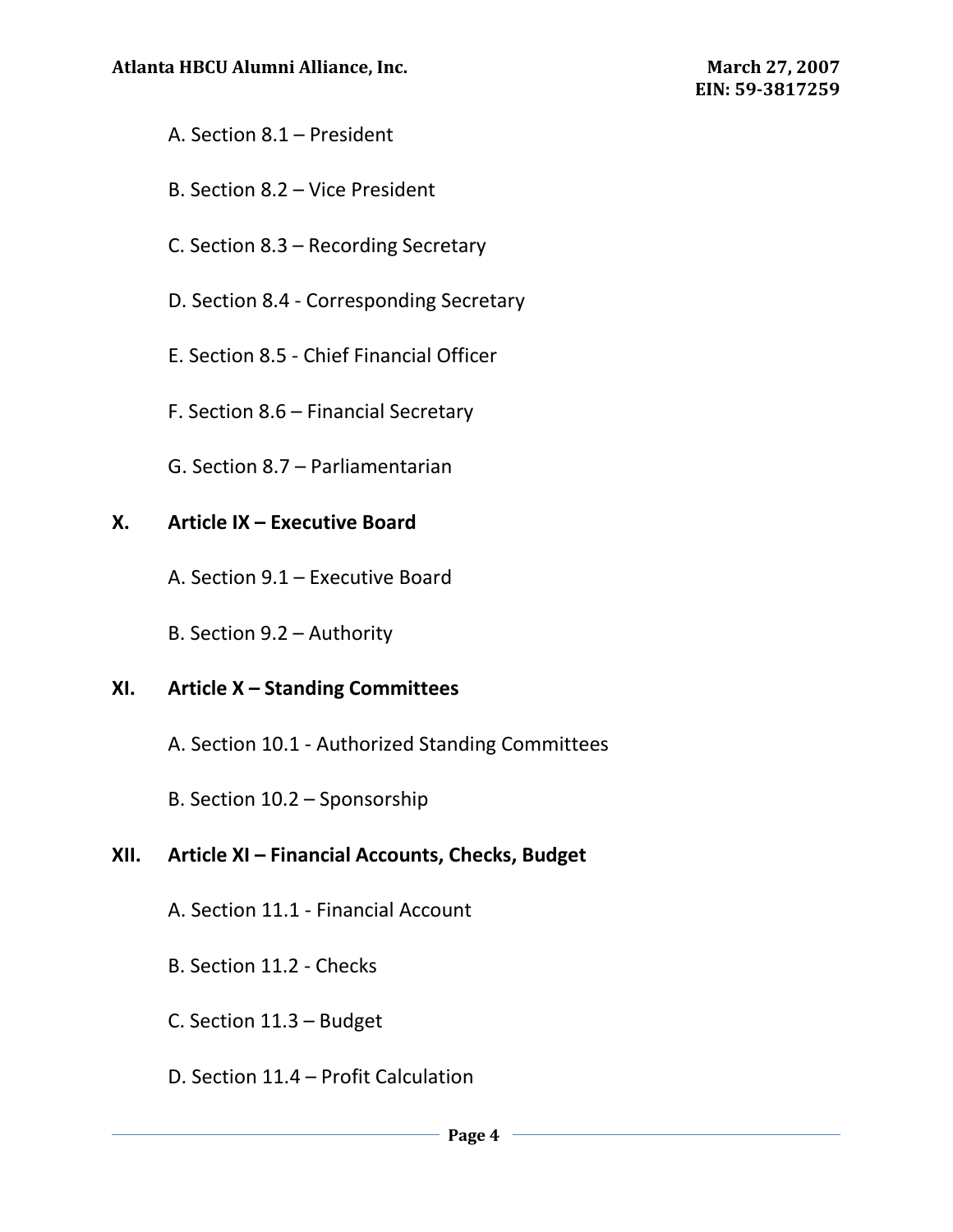## Atlanta HBCU Alumni Alliance, Inc. **March 27, 2007** March 27, 2007

## **XIII. Article XII – Changes to the ByLaws**

- A. Section 12.1 Amendments and Revisions
- B. Section 12.2 Procedures for Amendments and Revisions
- C. Section 12.3 Suspension of ByLaws
- D. Section 12.4 Reservation

## **XIV. Article XIII – Insurance**

## **XV. Article XIV – Property**

A. Section 14.1 - Dedication of Property

B. Section 14.2 - Disposition of property upon dissolution

## **XVI. Article XV. – Limitation on activities and expenditures**

- A. Limitation on Activities
- B. Limitation on expenditures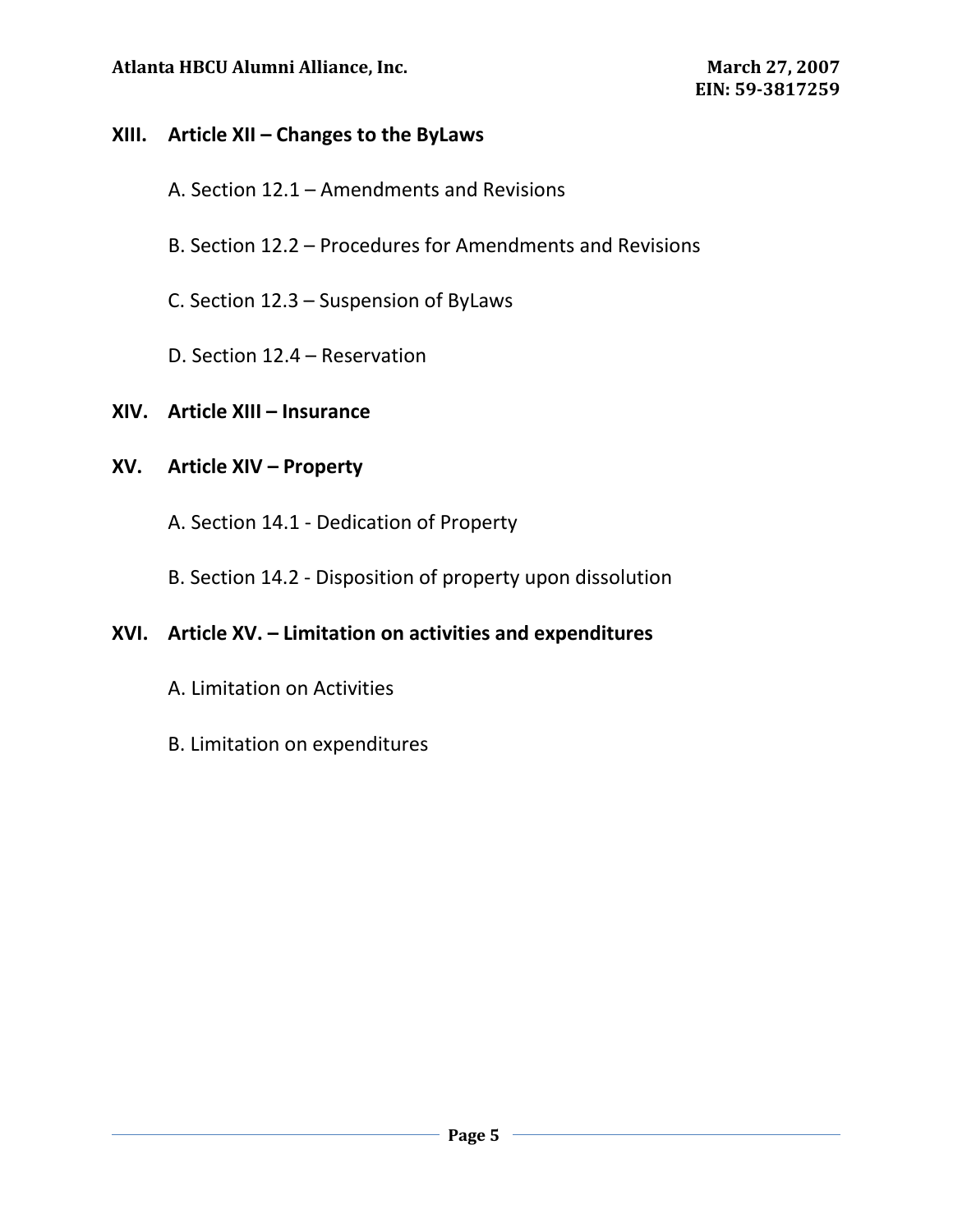## STATE OF GEORGIA COUNTY OF FULTON

## **BYLAWS OF ATLANTA HBCU ALUMNI ALLIANCE, INCCORPORATED A Nonprofit Association**

**Preamble:** We, the graduates, former students and friends of Historically Black Colleges and Universities, pledge our sincere loyalty and support to the Atlanta HBCU Alumni Alliance, Inc. We commit our talents, skills and resources to the preservation and advancement of the Atlanta HBCU Alumni Alliance, Inc.

### **ARTICLE I – ORGANIZATION**

The name of the corporation shall be **Atlanta HBCU Alumni Alliance, Incorporated** and its principle office shall be located in Atlanta, Fulton County, Georgia. There shall be kept in the principal office of this Corporation, books or records of membership and correct books of account of the activities and transactions of this Corporation, including a book of minutes that shall contain a copy of these ByLaws and all amendments thereto, and all minutes of meetings of the Corporation. Books and records may be kept in hardcopy and/or electronically. This Corporation shall primarily operate within a fifty (50) miles radius of Atlanta, Georgia, east, west, north and south.

#### **ARTICLE II – PURPOSE AND GENERAL POLICY**

Section 2.1. **Purpose.** This Corporation shall be operated as a nonprofit corporation under the laws of the State of Georgia solely for charitable and educational purposes. The purpose of this Corporation is to support the purpose and mission of Historically Black Colleges and Universities by working for the preservation and enhancement of Historically Black Colleges and Universities, to foster and promote other charitable, educational and nonprofit activities as permitted under the Nonprofit Corporation Law of Georgia and within the meaning of section 501c3 of the Internal Revenue Code (or corresponding provisions of any subsequent Federal tax law) and to engage in any lawful activities related thereto.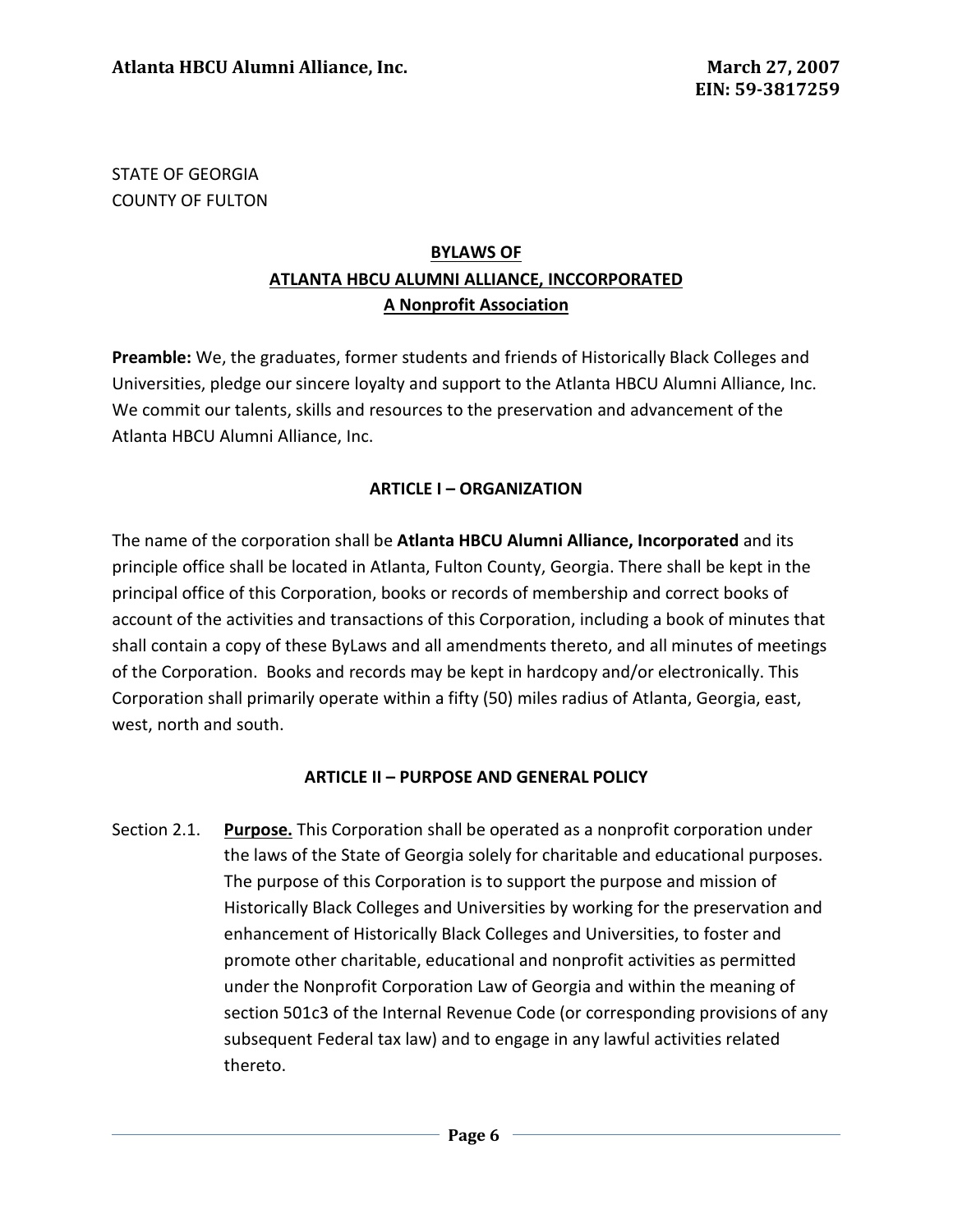- Section 2.2. **Parliamentary Authority.** The Bylaws of the Atlanta HBCU Alumni Alliance, Inc shall be the principal governing documents of this Corporation as they may be amended. Robert's Rules of Order Newly Revised (11<sup>th</sup> Edition) ©2011 (or subsequent editions) shall govern the official proceedings of this Corporation.
- Section 2.3. **Non-Discrimination**. In the performance of its duties in the operation of this Corporation, including, but not limited to the hiring of staff, this Corporation shall not discriminate against any person on the basis of race, creed, sex, age or national origin.

#### **ARTICLE III – MEMBERSHIP AND DUES**

Section 3.1. **Qualification for Membership.** Any Historically Black College and University Alumni Chapter is eligible to become a Member Chapter of the Corporation.

> Each Member Chapter Representative must have written approval from their chapter to serve as the official Atlanta Alumni HBCU Alliance Representative for their chapter. Member Chapters will be notified, in writing, January of each year to verify their chapter Representative. Member Chapters are to notify The Atlanta HBCU Alliance of changes to their Representatives.

All Member Chapters Representative via Chapter President or Chapter Representative shall receive the Mission Statement, Roles and Responsibilities and the current 501c3 Bylaws.

#### Section 3.2. **Definition of an inactive chapter: Effective January 2020**

An alumni member chapter of the Atlanta HBCU Alumni Alliance will be considered inactive when the chapter has not met the MOU requirement of the HBCU mixer and HBCU Run/Walk within the same calendar year.

As such all funds that are collected in the name of an inactive chapter will be credited to the general Atlanta HBCU Alumni Alliance account and distributed at the pleasure of the majority active chapter members of the Atlanta HBCU Alumni Alliance.

#### Section 3.3. **Reinstatement of chapter:**

An inactive chapter can be reinstated by rejoining the Alliance through the payment of the Alliance membership fee along with any outstanding expenses the chapter may have accrued prior to becoming inactive.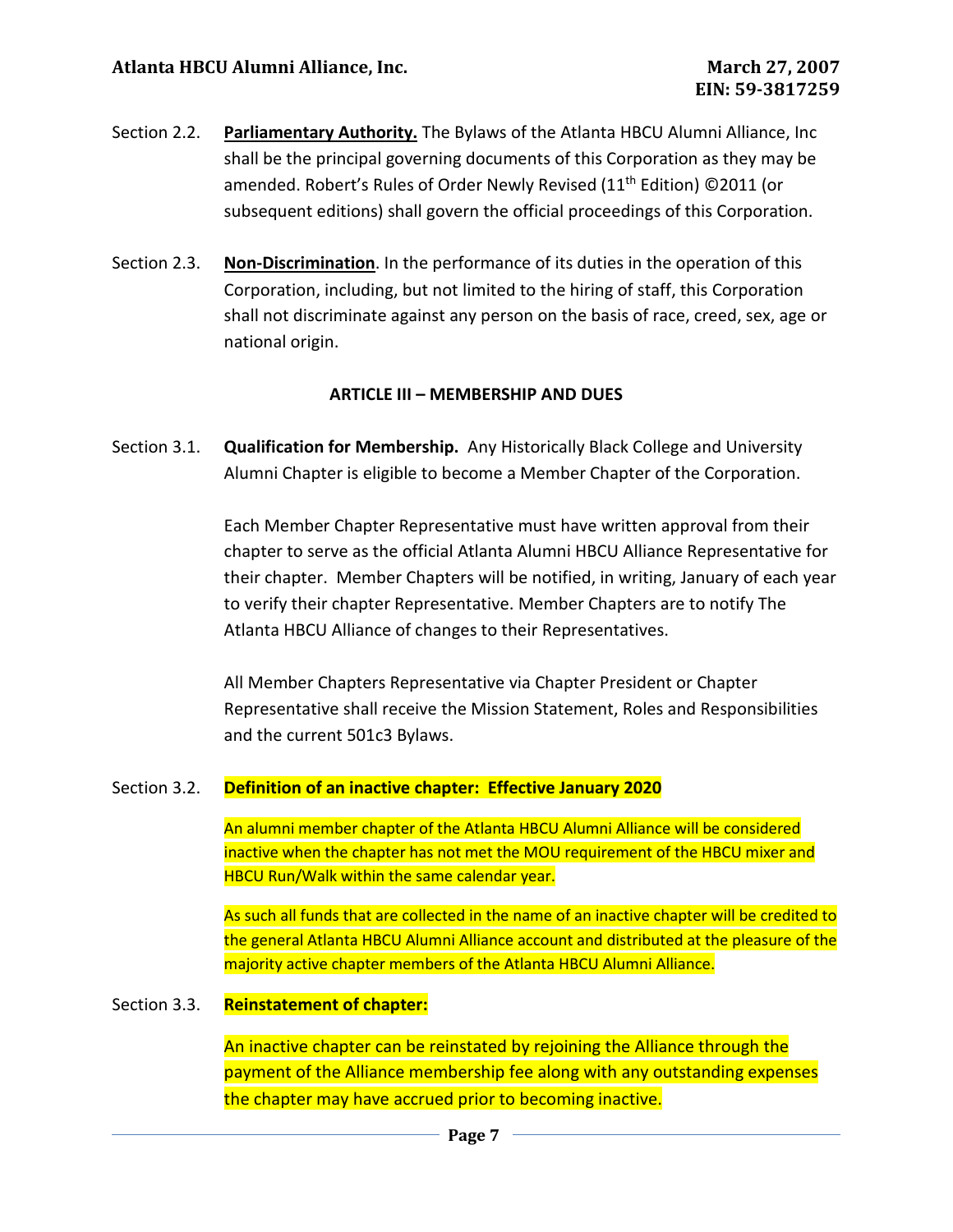#### Section 3.4. **Forfeiture of funds:**

Chapter members of the Atlanta HBCU Alumni Alliance will forfeit any payments owed to them from fundraising events if they do not pick up their checks within 120 days from the date of the first distribution announcement.

Forfeited Chapter funds will be credited to the general Atlanta HBCU Alumni Alliance account and distributed at the pleasure of the majority active chapter members of the Atlanta HBCU Alumni Alliance.

#### **Rationale or rational for changes attached.**

Section 3.5. **Membership Fees/Dues.** Each Alumni Association Chapter represented, shall pay a one-time initial membership fee to become a Member Chapter of the Corporation. The membership fee is subject to change by the Executive Board. The membership fee is non-refundable. The Corporations fiscal year is Jan  $1<sup>st</sup>$  to December 31st.

#### **ARTICLE IV – QUORUM AND VOTING**

- Section 4.1. **Quorum.** No action may be taken at a meeting of the Corporation unless a quorum of a minimum of fifteen (15) Member Chapters are present. In establishing a quorum, chapters attending via conference call may be counted.
- Section 4.2. **Voting.** If a quorum is present, the affirmative vote of the majority present at the meeting and entitled to vote on the subject matter shall be the act of the Corporation. **Each Member Chapter shall have one (1) vote, either in person or by proxy and except as otherwise provided by applicable law or in these ByLaws**, all questions shall be determined by a majority vote of the Member Chapters present.

#### **ARTICLE V – MANAGEMENT OF THE CORPORATION**

Section 5.1. The Corporation shall have authority to manage its affairs and exercise such powers and privileges as may be deemed expedient for interests of this Corporation, subject to applicable law, the terms of the Articles of Incorporation,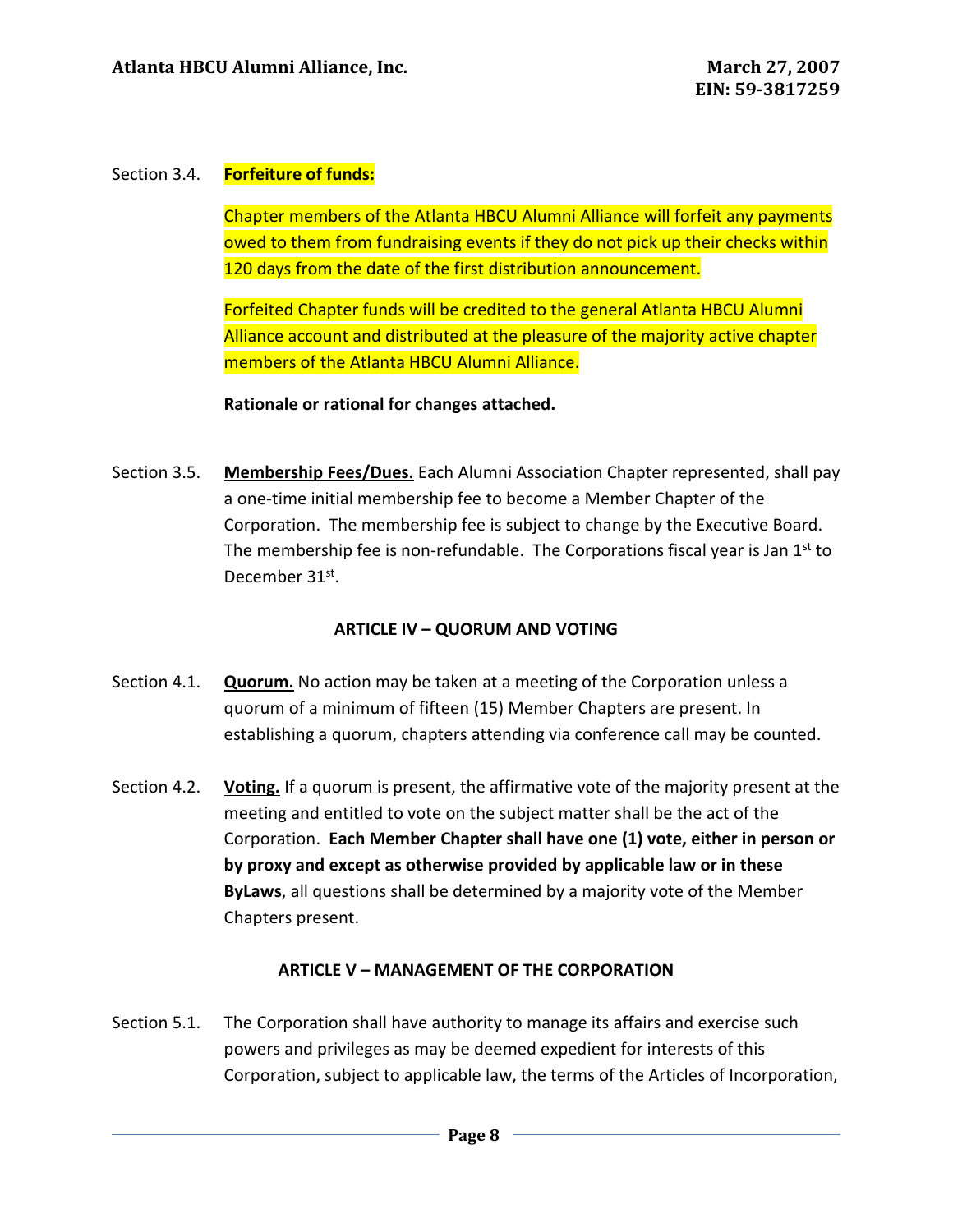these Bylaws and such policies and directions as may be prescribed from time to time by the Corporation or the Executive Board.

- A. Select and remove all officers of this Corporation, prescribe any powers and duties for those officers that are consistent with applicable law, the Article of Association and with these Bylaws.
- B. Adopt and use a logo and/or seal for the Corporation, alter the form of same and approval of its use.
- C. Exercise any and all other powers or duties deemed by the Corporation to be necessary to the proper functioning of this Corporation so long as such power or duties in no way violate applicable law, the Articles of Incorporation or these Bylaws.

#### **ARTCLE VI – MEETINGS**

- Section 6.1. **Meetings.** Regular meetings of the Corporation shall be held on the third Monday of each month (Jan through June), at such time and place as the Corporation may designate. Meetings will start again in August of the same year. The HBCU Alumni Alliance will meet as needed for special events, i.e., Scholarship Mixer and 5K/10K Run Walker.
- Section 6.2. **Special Meetings.** Special meetings of the Corporation may be called at any time at the request of the President, in concurrence with the Executive Board, with notice given as provided in Section 6.3. of this Article.
- Section 6.3. **Notice.** Notice of any special meeting plus a tentative agenda for the special meeting shall be given to the Member Chapters of the Corporation by the President, the Recording Secretary, or such person as the President may direct. Such notice and agenda may be given in person or by telephone or by electronic mail or by facsimile or may be sent by United State mail, postage paid, advising of the time and place of the meeting using the address of Member Chapters as shown on the records of this Corporation.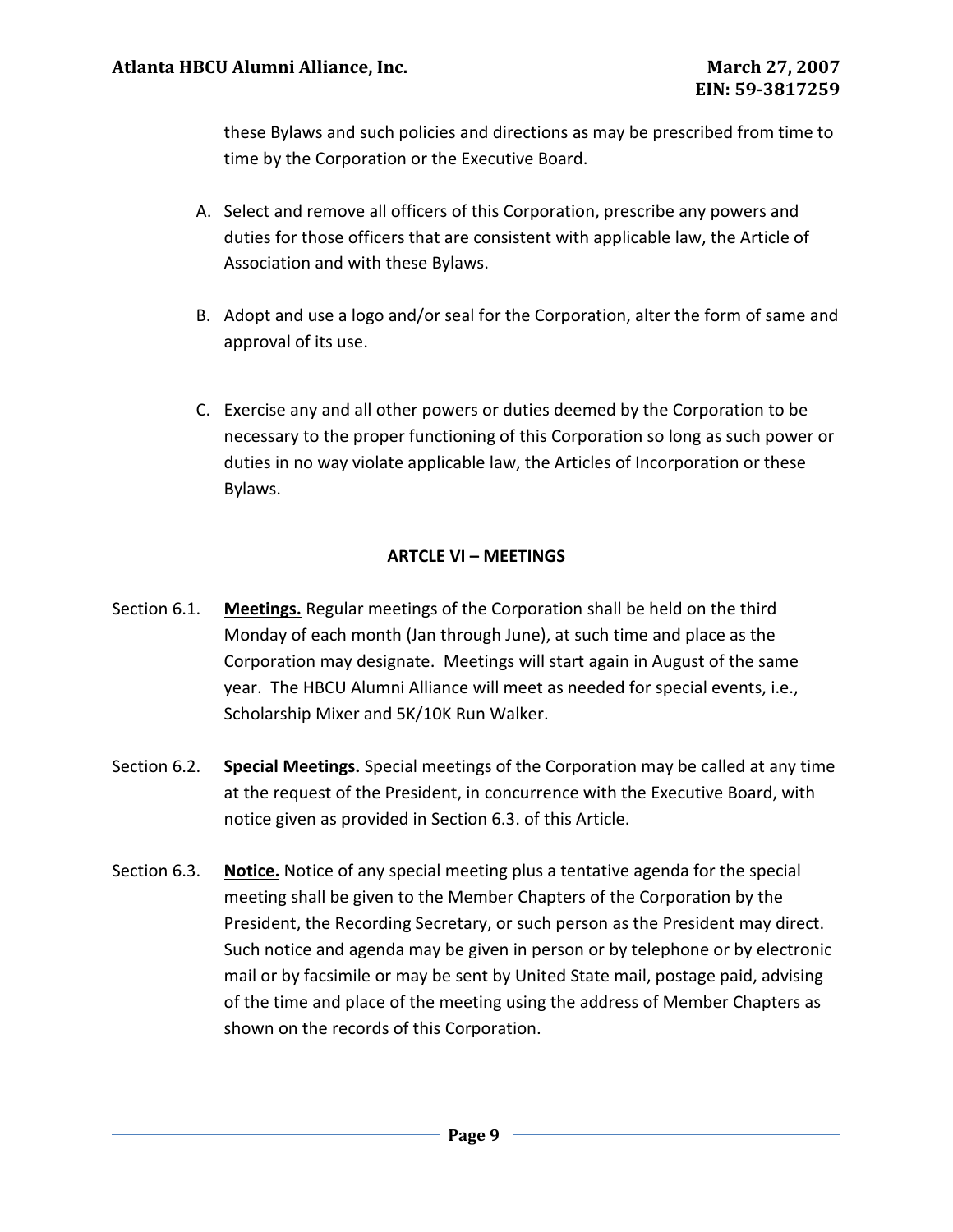- Section 6.4. **Participation in Meetings.** A Member Chapter Representative, or more than one Member Chapter Representative, may participate in any meeting of the Corporation by means of conference telephone or similar communication equipment, so long as all persons participating in the meeting can be heard. Participating in a meeting pursuant to this Section 6.4 shall constitute presence in person at such meeting.
- Section 6.5. **Minutes.** Adequate written minutes shall be kept, recording the acts and proceeding at meetings of the Corporation. Such minutes shall be prepared by the Recording Secretary or Corresponding Secretary and reported and approved at the next succeeding meeting of the Corporation.

### **ARTICLE VII – OFFICERS**

- Section 7.1. **Number of Officers.** The Corporation shall elect a president, vice president, recording secretary, corresponding secretary, chief financial officer, financial secretary parliamentarian and other officers as the Corporation may from time to time deem appropriate. The term of each office shall be four (4) year.
- Section 7.2. **Eligibility Team.** All officers shall be a participating Members Chapter Representative of the Corporation. No officer shall hold more than one (1) office. Each officer shall serve during the term for which he or she is elected and until his or her successor is elected and installed.
- Section 7.3. **Elections.** All officers shall be elected by the Corporation at a meeting held no later than December of the election year. The Nomination and Election Committee shall at the November or December meeting of the Corporation present, in writing, its slate of duly qualified nominees to fill vacancies in office occurring from the expiration of a term.
- Section 7.4. **Appointment of the Nominating Committee and Process.** The president shall appoint a Nominating Committee with input from the Executive Board, that will be composed of five (5) Member Chapter Representatives to include a Chairman, Vice Chairman and three additional Member Chapter Representatives.

The Nominating Committee must be neutral and nonpartisan to any candidate(s). They must not solicit support in any manner for a candidate(s).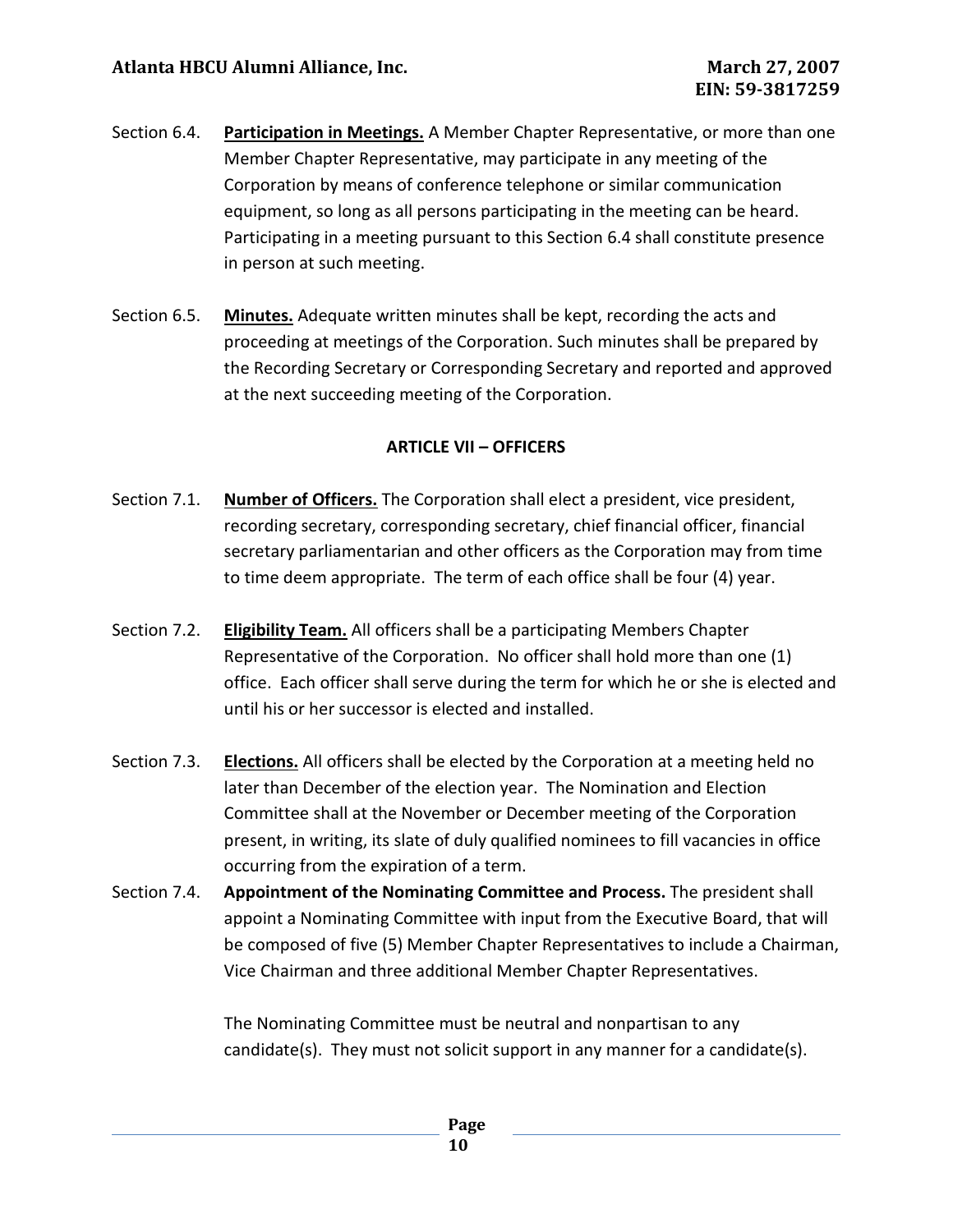The Nominating Committee shall be responsible for screening candidates for election to ensure that they meet the election qualifications. The committee members shall interview the candidates in person or by telephone. The Nominating Committee shall select the qualified candidate(s) for office by a majority committee vote and submit their recommendations before the Corporation in November.

The Nominating Committee, along with the Chief Financial Officer, will verify all eligible financial Member Chapter that are qualified to vote. A list of qualified voters will be made available by the committee during the election(s), for review.

The Nominating Committee shall present a ballot of the candidates that are known and have announced their intentions for office.

The Nominating Committee will conduct and govern the Corporation's elections; present separate individual ballots to each qualified voting Member Chapter; allow nomination(s) from the floor and designate time for candidates to address the membership and tabulate the results of the ballots.

A person running for office, is by definition, barred from being a member of the Nomination Committee.

Each Member Chapter is designated one (1) vote by their Chapter Representative.

The Nominating Committee will announce the results of the election in the regularly scheduled meeting. The nominating Committee will be responsible for the coordination of the installation of new officers.

Section 7.5 **The Nomination and Election Committee.** The Nominating and Election Committee shall at the December meeting of the Corporation present, in writing, its slate of duly qualified nominees to fill vacancies in offices occurring from the expiration of terms.

> The Nominating and Election Committee shall give thorough consideration to the interest, attendance and work of each officer before nominating such officer for election or re-election. Any nomination from the floor shall be made in the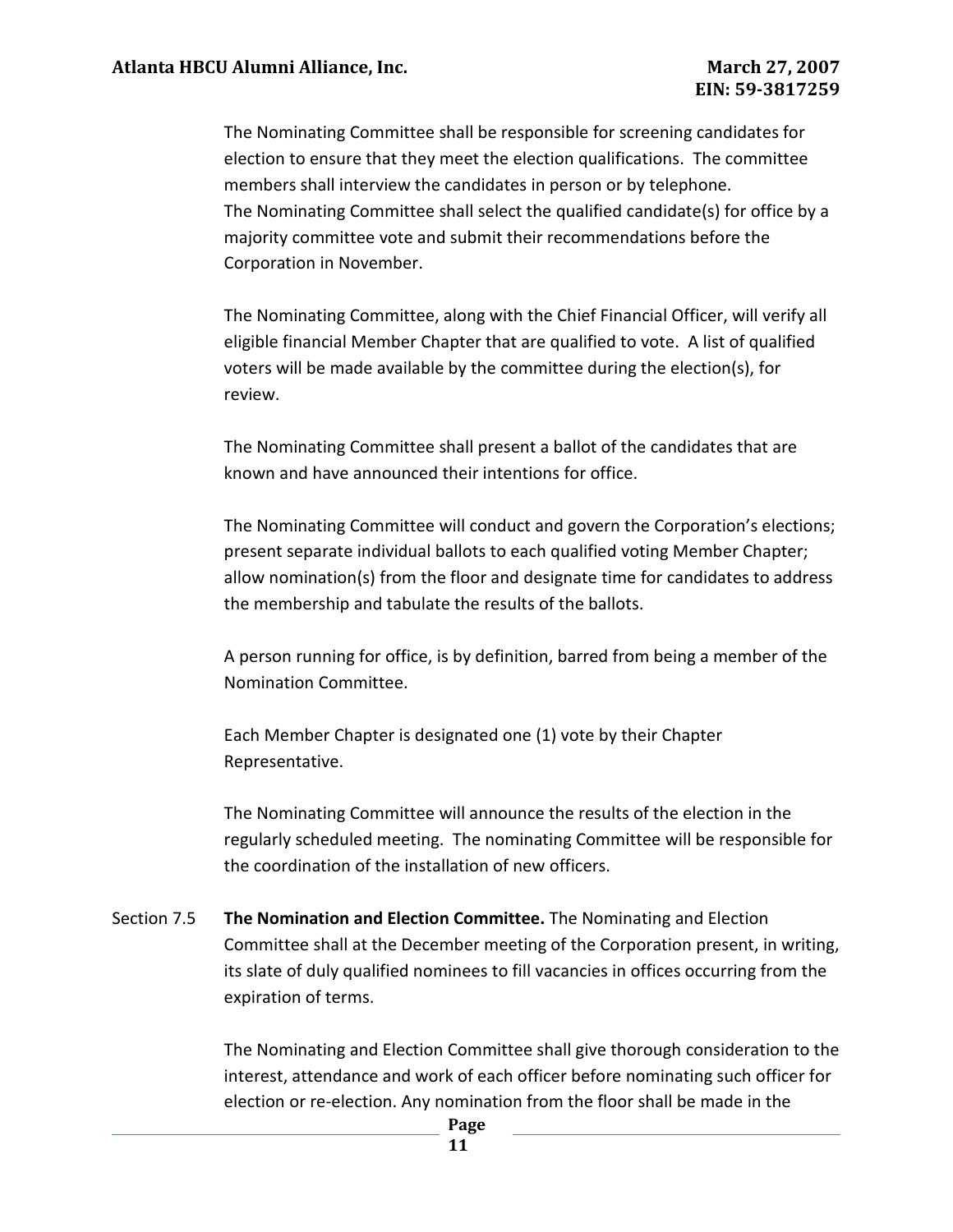December meeting and the nominee(s) receiving the largest number of votes cast by Member Chapters present and voting, shall be declared elected. Installation of officers shall be at the January meeting.

- Section 7.6. **Unexpired Term**. If the office of the President becomes vacant prior to the expiration of a term, the Vice President will become President. With respect to offices other than that of the President, whenever it becomes necessary to fill any vacancy in office prior to the expiration of a term, the President with the concurrence of the Executive Board, shall select a Member Chapter Representative of the Corporation to fill the vacancy.
- Section 7.7. **Attendance.** Any officer who is absent from a regularly scheduled meeting of the Corporation or the Executive Board must give notice prior to the absence to the appropriate office as hereinafter set forth. Any officer who, during four (4) year, has eight (8) unexcused absences (two per year) from regularly scheduled meetings of the Corporation, without reasons satisfactory to the Executive Board, may be subject to removal from his or her position following a review by the Nomination and Election Committee.
- Section 7.8. **Removal.** An elected officer may be removed for cause by a vote of fifteen (15) Member Chapter of the Corporation. For any special meeting called to consider the removal of a director, proper notice pursuant to these Bylaws must be given to all directors stating the specific purpose of the meeting and the list of allegations against the director. "For cause" as used herein shall mean misfeasance, malfeasance and nonfeasance and shall include engaging in conduct which constitute a serious and material deviation from recognized religious or moral standards, suffering from a mental or physical disability that substantially hinders the performance of his or her organizational duties, failing to attend Corporation meetings of a consistent basis, or neglecting his or her organizational responsibilities to the extent that the operation of this Corporation are substantially hindered.
- Section 7.9. **Compensation.** Officers shall receive no compensation for their services, but may be reimbursed for authorized expenses incurred in the performance of their duties.

#### **ARTICLE VIII – DUTIES OF OFFICERS**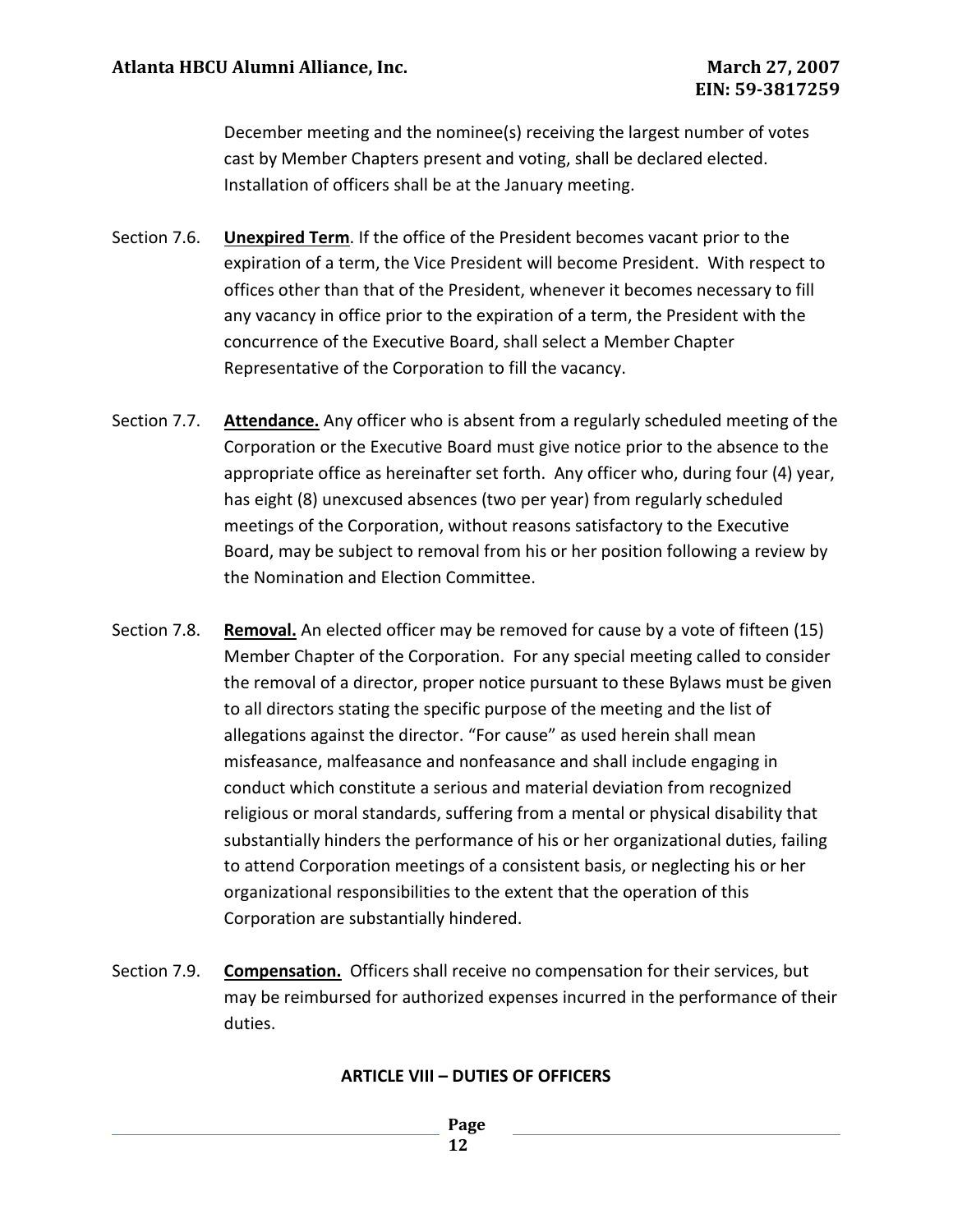Section 8.1. **President.** The President shall be chief executive officer of the Corporation and shall preside at all meetings of the Corporation and Executive Board. The President shall encourage members of the Corporation to be full partners in the planning and implementation of Corporation events. The President shall execute on behalf of the Corporation and Executive Board such contracts and other papers as may be proper under the authority delegated by the Corporation and Executive Board. The President shall have ultimate responsibility for implementation of the actions of the Corporation and Executive Board.

> The President shall establish ad hoc or special committees, with input from the Executive Board, for special needs or purpose and shall disband such committees upon fulfillment of the special need or purpose. The President shall be an exofficio member of all standing committees except the Nomination and Election Committee, and any special committee that may be created. The President shall be knowledgeable of the finances and obligation of the Corporation. In the event he or she will be absent from a meeting, the President shall notify the Vice President.

- Section 8.2. **Vice President**. The Vice President shall, at the request of the President and/or disability of the President, perform the duties and exercise the authority of the office of the President.
- Section 8.3. **Recording Secretary**. The Recording Secretary shall attend all meetings of the Corporation and the Executive Board and shall record all votes and prepare the minutes of all proceedings of the Corporation and the Executive Board in a book to be kept for that purpose. The Recording Secretary shall send correspondence as requested by the President or voted by the Corporation. In the event he or she will be absent from a meeting, the Recording Secretary shall notify the President and the Corresponding Secretary.
- Section 8.4. **Corresponding Secretary**. The Corresponding Secretary shall attend all meetings for the Corporation and the Executive Board and in the absence of the Recording Secretary, records all votes and prepare the minutes of all of the proceedings of the Corporation and the Executive Board in a book kept for that purpose. The Corresponding Secretary shall be responsible for the distribution of all materials that need to be mailed thru U S Postal Service and thru electronic mail. The Corresponding Secretary shall be responsible for CallingPost maintenance, i.e, purchasing calls, updating database of phone numbers and sending out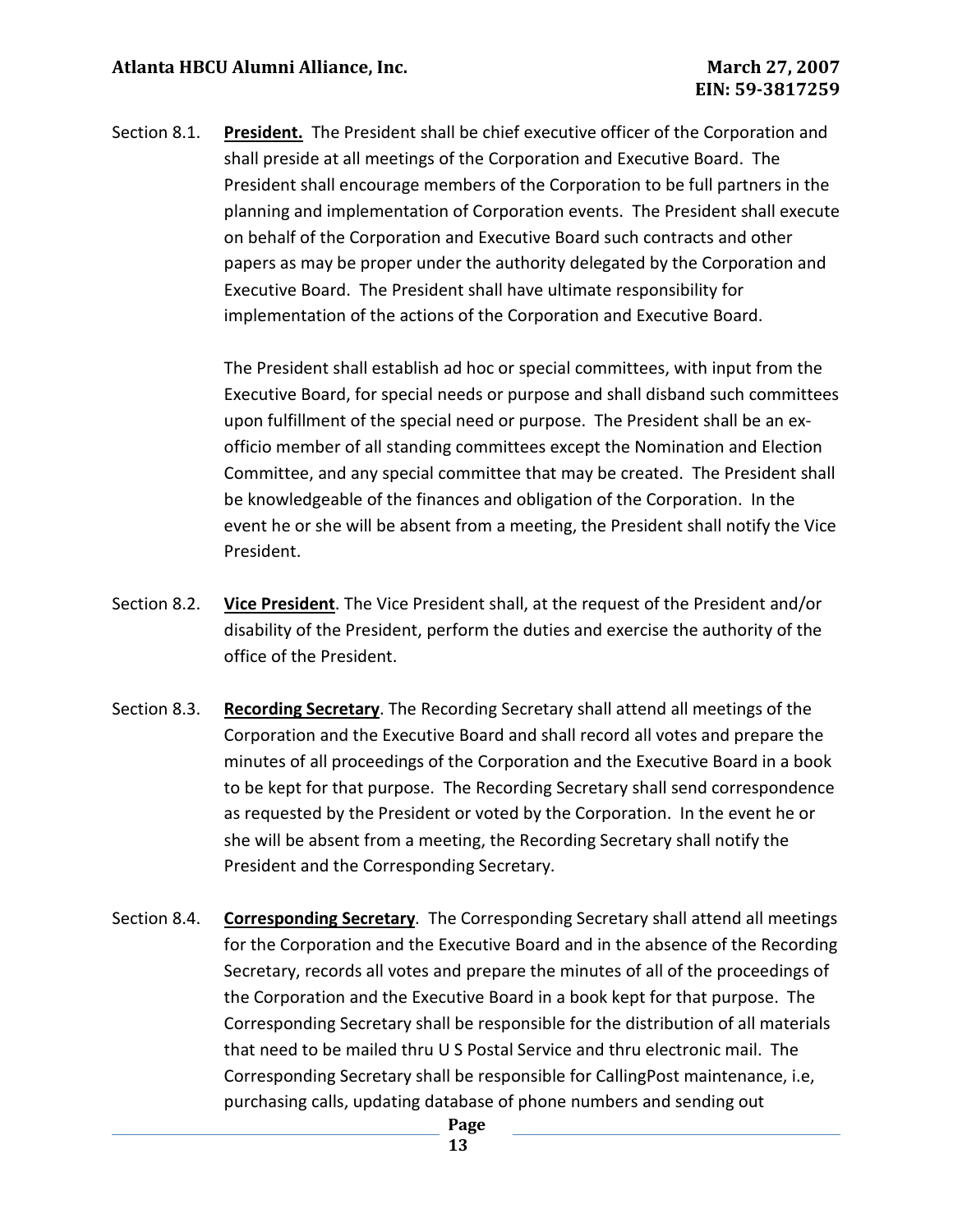announcement to the Corporation and Executive Board via callingpost as necessary. The corresponding secretary shall receive all Memorandums of Understanding for chapter events from the Financial Secretary to be distributed to the Member Chapters. In the event he or she will be absent from a meeting, the Corresponding Secretary shall notify the President and the Recording Secretary.

Section 8.5 **Chief Financial Officer.** The CFO shall have ultimate responsibility for managing the funds of this Corporation. The CFO shall be chief disbursing officer of monies

> The CFO shall keep accurate records of the fiscal affairs of this Corporation; make written Treasurers Report at each regularly scheduled monthly meeting, reporting the financial status to the Corporation; pay all bills as authorized in keeping with the Bylaws. Maintain accurate records of all monies collected and disbursed; prepare a detailed monthly and YTD report that includes the following:

## **Monthly Accounting (with running YTD status)**

- 1. Balance on hand at the end of the month
- 2. Amount received, indicating sources from which it was received
- 3. Amount paid out by the Corporation during the month indicating sources to whom it was paid
- 4. Monthly reconciliation of ending balance to bank statement (reconciled bank statements should be attached to the monthly report and available at monthly meetings). Send copy of all reports to the President for review.

## **Annual Accounting (for CPA year ending reporting – audit ready)**

- 1. Balance on hand at beginning of fiscal year
- 2. Amounts received, indicating sources from which is was received
- 3. Amounts paid out by the Corporation during the fiscal year indicating sources
- 4. Balance on hand at the end of fiscal year
- 5. Send a copy of this report to the President at least thirty (30) days after year end close and prior to the annual reporting.

In the event he or she will be absent from a meeting, the CFO shall notify the President and the Financial Secretary. The Corporation may then use the Financial Secretary to perform the duties of the CFO in his or her absence.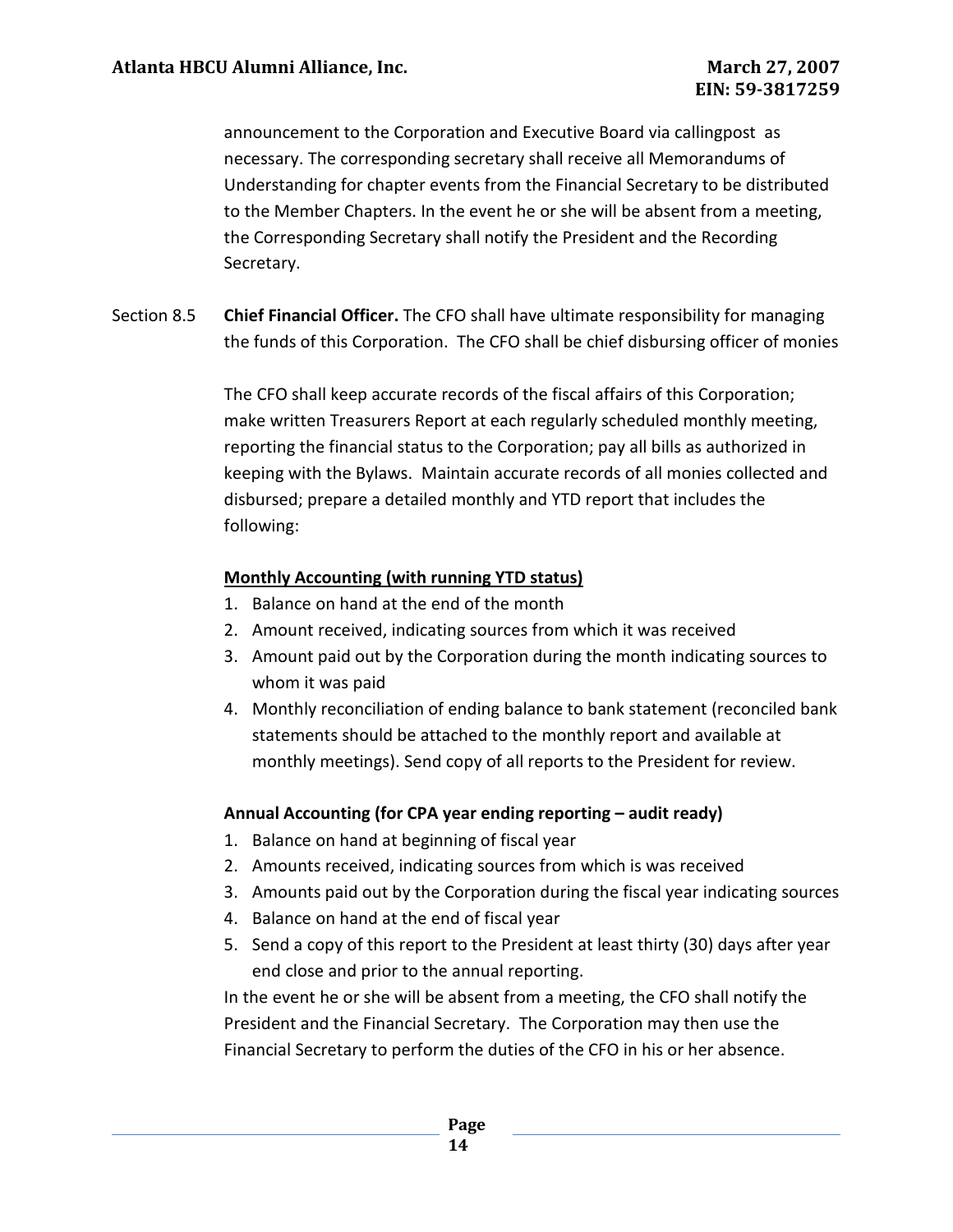Section 8.6 **Financial Secretary.** The Financial Secretary is responsible for receiving funds for the Corporation, recording those receipts and passing them the CFO for deposit. In the absence of the CFO, the Financial Secretary should make timely deposits of all funds received. Financial Secretary will prepare Memorandums of Understanding for each event and send to the Corresponding Secretary for distribution.

> After consultation with and in concurrence with the CFO, the Financial Secretary shall report the financial status of a nominee for office or proposer of an amendment to the Bylaws to the Nomination and Election Committee, or the Corporation. In the event he or she will be absent from a meeting, the Financial Secretary shall notify the President and Chief Financial Officer.

Section 8.7 **Parliamentarian.** The Parliamentarian shall be an elected position and shall aid the President in maintaining order. The Parliamentarian shall be the final arbiter of questions of parliamentary procedure and shall use Robert's Rule of Order Newly Revised ( $10<sup>th</sup>$  Edition or any subsequent version thereof) as the source for deciding such questions. The Parliamentarian shall assist the Nominating and Election Committee during the election process.

#### **ARTICLE IX – EXECUTIVE BOARD**

- Section 9.1 **Executive Board**. There shall be an Executive Board that shall consist of the elected officers of the Corporation.
- Section 9.2 **Authority.** The Executive Board shall have the power to act for the Corporation between regular meetings and when it is impractical to call a special meeting of the Corporation. Any decision made by the Executive Board shall be reported to the Corporation at the next regularly scheduled meeting. A majority of the Executive Board is necessary to act on any matter.

## **ARTICLE X – STANDING COMMITTEES**

**Page**  Section 10.1 **Authorized Standing Committee**. The following shall be authorized standing committees of this Corporation: Scholarship Mixer, 5K Run Walker, STEM Committee, Student Recruitment, Community Service Committee and Sponsorship Committee. These committees shall consist of not less than three (3) members including the chairperson, which a volunteer. The President shall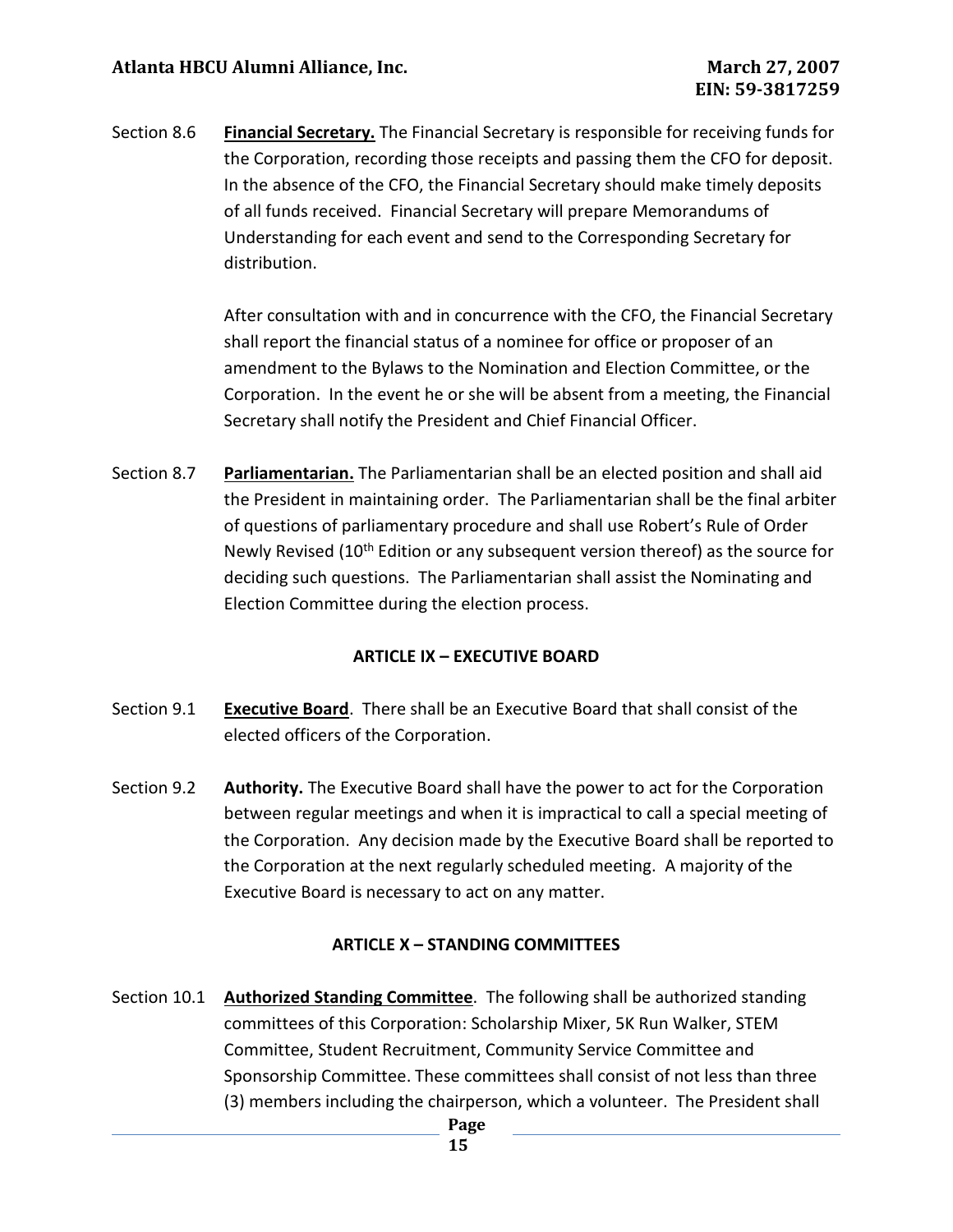be authorized to appoint additional committees from time to time as necessary. The chairperson of each standing committee shall be required to create a budget for their respective committee and make a report at the appropriate Corporation meeting. Such reports may be either in person or in writing.

Section 10.2. **Sponsorship.** The Sponsorship Committee will be responsible for selecting and submitting sponsorship request to organization, companies and individuals for fundraising events in order to increase the amount of money that can be provided for scholarships for students that will be attending Historically Black Colleges or Universities. Organizations, companies, and individuals selected for request for Sponsorship must meet final approval by the Corporation.

#### **ARTICLE XI – FINANCIAL ACCOUNT, CHECKS, BUDGET**

- Section 11.1 **Financial Accounts.** The Corporation has established procedures for the examination of the financial accounts of this Corporation as stated in Article VIII, Section 8.5 and 8.6 of the ByLaws.
- Section 11.2 **Checks.** All checks drawn on the funds of this Corporation shall be signed in the name of this Corporation by the CFO or Financial Secretary and approved by the President (CEO).
- Section 11.3 **Budget.** The Chief Financial Officer, at the appropriate time of each calendar year, shall prepare an annual budget for adoption by the Corporation. The Executive Board, if deem necessary, can call for an external audit of the Treasurer's Financial Reports.
- Section 11.4. **Profit Calculation.** Each participating Member Chapter's profit will be based upon a prescribed formula.

#### **ARTICLE XII – CHANGES TO THE BY-LAWS**

- Section 12.1 **Amendments and Revisions.** The Bylaws may be amended by a vote of a minimum fifteen (15) Member Chapters present.
- Section 12.2 **Procedures for Amendments and Revisions.** Notice of the proposed revision to or amendment of the Bylaw must be given to the membership at large at least on meeting prior to the proposed revision(s) or amendment(s). All proposed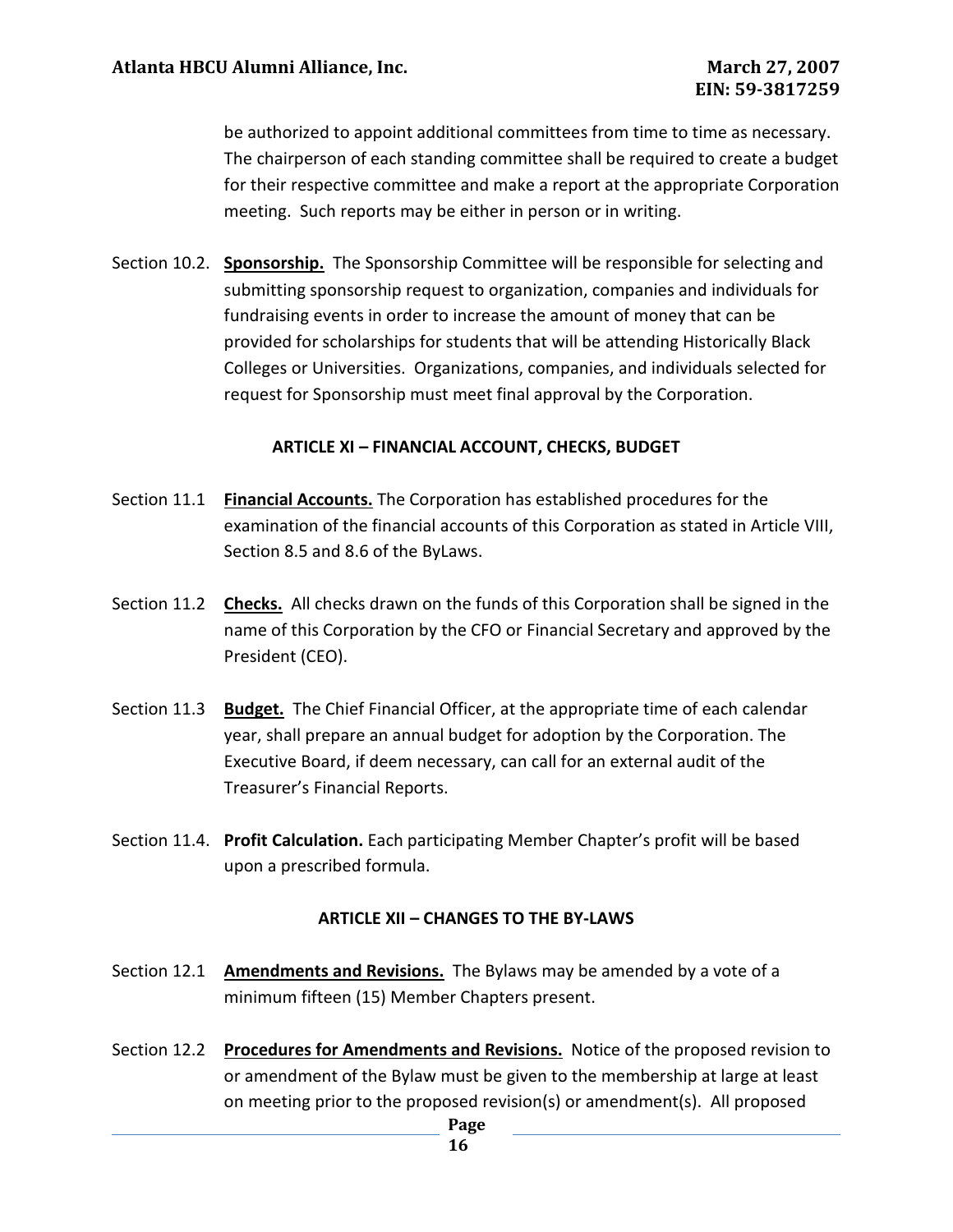revision or amendments must bear the signature of the proposing person. The Financial Secretary shall check the financial status of the chapter of the proposing person and a person of a chapter not financial shall not be allowed to propose amendments or revisions.

- Section 12.3 **Suspension of Bylaws.** The Bylaws of this Corporation or a section of the Bylaws may be suspended by a vote of fifteen (15) Member Chapters. No suspension can take place if conflicts with provisions in Roberts Rules of Order newly revised (11<sup>th</sup> Edition) ©2011 or subsequent editions.
- Section 12.4 **Reservation.** At no time shall the Bylaws of this Corporation contain any provision inconsistent with the Articles of Incorporation of the Corporation, the laws of the State of Georgia, or the Federal laws regulating nonprofit and tax exempt organization.

### **ARTICLE XIII – INSURANCE**

This Corporation may purchase and maintain liability insurance on behalf of any person who is or was a director, officer, employee or agent of this Corporation, or is or was serving as the request of this Corporation, as a director, officer, employee or agent of another corporation, partnership, joint venture, trust or other enterprise, against any liability asserted against him or her in such capacity. In addition, this Corporation may purchase single event insurance if connection with its sponsorship of or participation in fundraising events.

#### **ARTICLE XIV – PROPERTY**

- Section 14.1 **Dedication of Property.** The property of the Corporation is irrevocably dedicated to educational purposes and upon liquidation, dissolution or abandonment of this Corporation, after providing for the debts and obligations thereof, the remaining assets will not insure to the benefit of any private person, but will be distributed to all participating financial Alumni Chapter to provide scholarship for students attending Historically Black Colleges or Universities.
- Section 14.2 **Disposition of Property upon Dissolution.** Upon the dissolution of this Corporation, the Corporation shall, after paying or making provision for the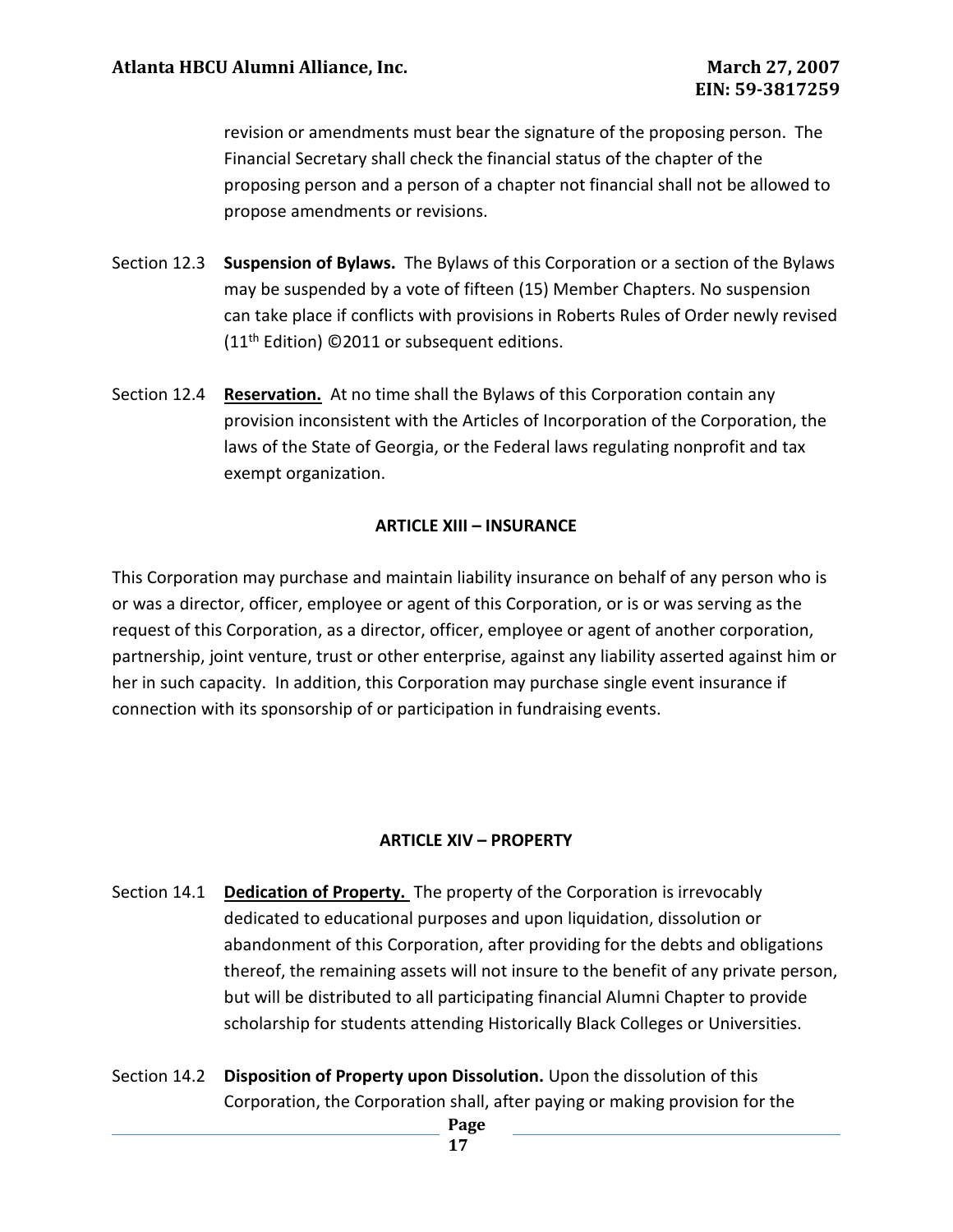payment of all f the liabilities of this Corporation; after all liabilities have been paid, the Corporation will evenly disperse remaining assets among all Member Chapters. Any such assets not so disposed of shall be disposed of by the Superior Court of the county in which the principle office of this Corporation is then located, to be used exclusively for the above described purposes, or to be received by such organizations which operate exclusively for such purpose.

#### **ARTICLE XIV – LIMITATIONS ON ACTIVITIES AND EXPENDITURES**

- Section 15.1 **Limitation on Activities**. No substantial part of the activities of this Corporation shall be the carrying on of propaganda, or otherwise attempting to influence legislation, and this Corporation shall not participate in, or intervene in (including the publishing or distribution of statement) any political campaign on behalf of any candidate for public office. Not, withstanding any other provision of these Bylaw, no member, trustee, officer, employee, or representative of this Corporation shall take any action or carry on any activity by or on behalf of this Corporation not to be permitted to be taken or carried on: (1) by any organization exempt under Section 501(c)(3) of the Internal Revenue Code and its Regulation, as they now exist or as they may hereafter be amended, or corresponding provisions of any subsequent Federal laws, or (20 by any organization, contributions to which any deductible under Section 70 $(c)(2)$  of such Code and Regulation as they now exist or as they may hereafter be amended, or corresponding provisions of any subsequent Federal tax law.
- Section 15.2 **Limitation on Expenditures.** No part of the net earnings of this Corporation shall insure to the benefit of or be distributed to its members, directors, officers or other private person(s), except that this Corporation shall be authorized and empowered to pay reasonable compensation for service rendered and to make payments and distributions in furtherance of the purpose set forth in Article II hereof. This Corporation shall distribute its income for each year at such time and in such manner as not to become subject to tax on undistributed income imposed by section 4942 of the Internal Revenue Code, as that section now exist or it may hereafter be amended, or corresponding provisions of any subsequent Federal tax laws. This Corporation shall not engage in any act of self-dealing as defined in section 4941(d) of the Internal Revenue Code, as corresponding provision of any subsequent Federal tax law. This Corporation shall not make any taxable expenditures as defined in section 4945(d) of the Internal Revenue Code, as that section now exist or as it may hereafter be amended, or